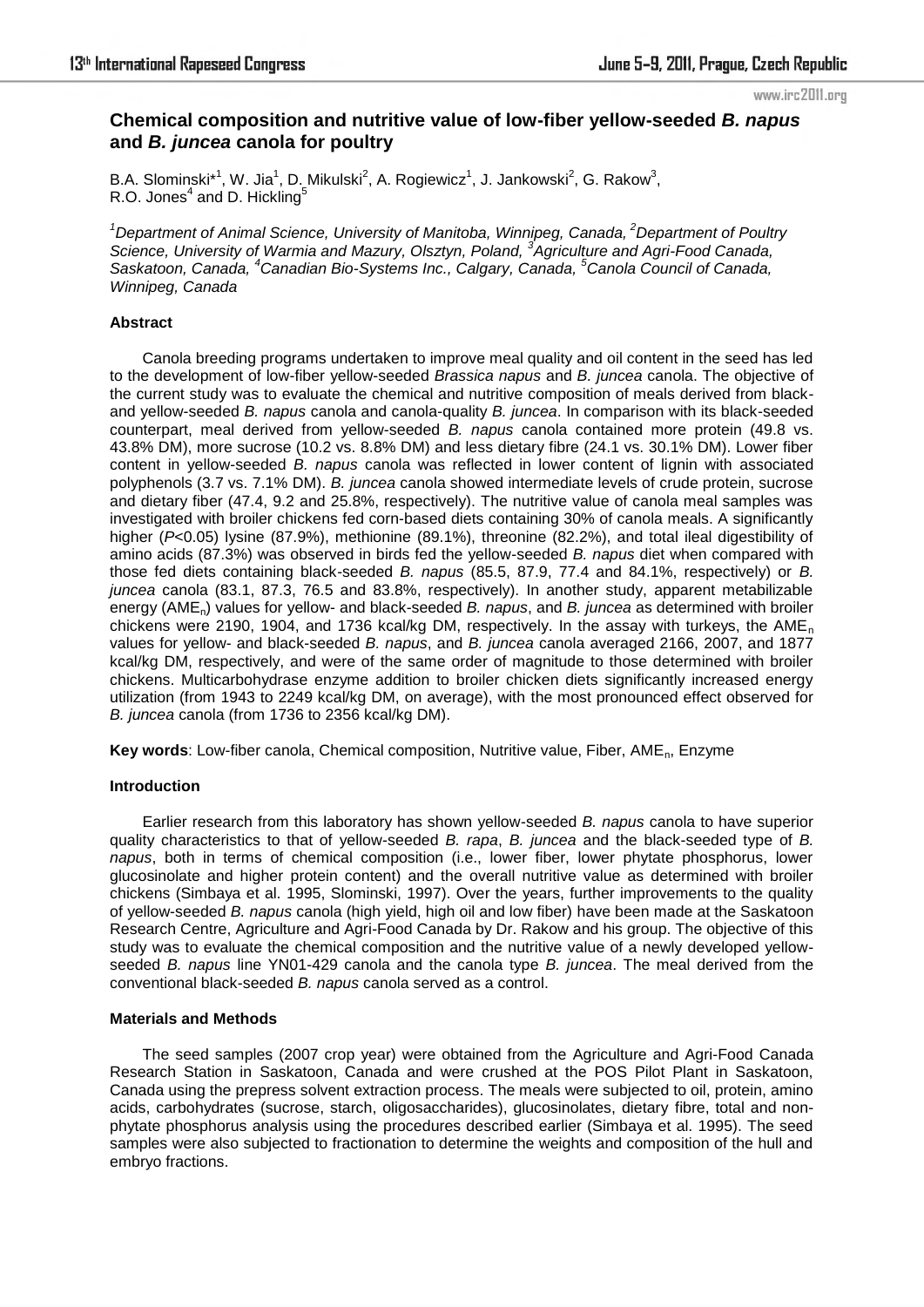#### www.irc2011.org

The nutritive value of the meals was determined in a two-week broiler chicken growth performance trial and  $AME_n$  determination with broiler chickens (from 14 to 19 d of age) and turkeys (from 21 to 30 d of age). In the first two assays, broiler chickens were fed corn/soybean meal-based diets containing 30% of canola meals. In the  $AME<sub>n</sub>$  assay the diets contained 2800 kcal/kg available energy and were fed without or with exogenous multicarbohydrase supplementation. In the balance study with turkeys, birds were fed diets containing 93% of test ingredient which served as the only source of protein and energy. All chemical analysis, growth performance and energy utilization data were subjected to GLM procedure of SAS. Differences between means were determined by Tukey's test. The statements of significance are based on P<0.05.

## **Results and Discussion**

Chemical composition of *Brassica* meal samples used in the study is shown Table 1. On average, and in comparison with the conventional meal, meals derived from yellow-seeded *B. napus* and *B. juncea* canola contained more protein, more sucrose, and less fiber. The difference in the total dietary fiber content was reflected in the lower lignin with associated polyphenols content. However, it is of interest to note that the lower fiber content in yellow-*seeded B. napus* and *B. juncea* canola was also associated with the lower content of glycoproteins and minerals.

Seed fractionation demonstrated that the reduction in fiber content of yellow- seeded *B. napus* was a consequence of a bigger seed size, a lower contribution of the hull fraction to the total seed mass, and a lower lignin content of the hull fraction (Table 2).

Table 1. Chemical composition of meals derived from black- and yellow-seeded *B. napus* canola and canola type *B. juncea* (% DM)

| Item                       | B. napus black    | B. napus yellow     | B. juncea          |
|----------------------------|-------------------|---------------------|--------------------|
| Crude protein              | $43.8^\circ$      | 49.8 <sup>a</sup>   | $47.4^{b}$         |
| Fat                        | 1.8 <sup>b</sup>  | 1.6 <sup>b</sup>    | $1.7^{b}$          |
| Ash                        | 7.3 <sup>a</sup>  | 7.0 <sup>b</sup>    | 7.2 <sup>a</sup>   |
| Carbohydrates              |                   |                     |                    |
| Monosaccharides            | 0.2 <sup>b</sup>  | 0.3 <sup>a</sup>    | 0.3 <sup>a</sup>   |
| Sucrose                    | $8.8^{\circ}$     | 10.2 <sup>a</sup>   | 9.2 <sup>b</sup>   |
| Oligosaccharides           | 3.1 <sup>b</sup>  | $2.5^{\circ}$       | 3.6 <sup>a</sup>   |
| Starch                     | 0.4               | 0.4                 | 0.3                |
| Dietary fiber components   |                   |                     |                    |
| <b>NSP</b>                 | 20.2 <sup>a</sup> | $18.7^{b}$          | 20.0 <sup>a</sup>  |
| Lignin and polyphenols     | 7.1 <sup>a</sup>  | $3.7^\circ$         | 3.9 <sup>b</sup>   |
| Glycoproteins              | 2.1 <sup>a</sup>  | $1.5^{\circ}$       | $1.7^{b}$          |
| <b>Minerals</b>            | 0.7 <sup>a</sup>  | 0.3 <sup>b</sup>    | 0.3 <sup>b</sup>   |
| <b>Total fiber</b>         | 30.1 <sup>a</sup> | $24.1$ <sup>c</sup> | $25.8^{b}$         |
| Amino acids (AA)(g/16 g N) |                   |                     |                    |
| Lysine                     | 6.1 <sup>a</sup>  | 5.7 <sup>b</sup>    | $5.3^\circ$        |
| Arginine                   | 5.7 <sup>b</sup>  | 6.3 <sup>a</sup>    | 6.4 <sup>a</sup>   |
| Methionine                 | 2.1 <sup>a</sup>  | 1.9 <sup>b</sup>    | 2.0 <sup>b</sup>   |
| <b>Threonine</b>           | 4.3               | 4.3                 | 4.3                |
| Total AA<br>2 <sub>h</sub> | $91.3^{b}$        | $94.4^a$            | 92.7 <sup>ab</sup> |

 $\rm{^{aoc}}$  Means within a row with no common superscripts differ significantly (P<0.05).

| Table 2. Seed, hull and embryo weights and fiber components of the hull fractions (full-fat basis) |  |  |
|----------------------------------------------------------------------------------------------------|--|--|
|                                                                                                    |  |  |

| Item                       | B. napus black    | B. napus yellow   | B. juncea         |
|----------------------------|-------------------|-------------------|-------------------|
| 1000 seed weight (g)       | $2.9^{\circ}$     | 3.9 <sup>a</sup>  | $2.5^{\circ}$     |
| Embryo fraction (g/100g)   | $84.1^\circ$      | 89.0 <sup>a</sup> | 86.3 <sup>b</sup> |
| Hull fraction (g/100g)     | 15.9 <sup>a</sup> | 11.0 <sup>c</sup> | 13.7 <sup>b</sup> |
| <b>NSP</b> (%)             | $32.5^{b}$        | 29.7 <sup>c</sup> | $41.6^a$          |
| Lignin and polyphenols (%) | $21.4^a$          | 11 $1^{\circ}$    | $14.7^{b}$        |

 $a$ <sup>hc</sup> Means within a row with no common superscripts differ significantly (P<0.05).

Similar body weight gain and FCR data were observed in chickens fed meals derived from yellowand black-seeded canola (Table 3). The highest coefficients for total and essential amino acids (AA) were observed in broiler chickens fed diets containing yellow-seeded *B. napus*. No difference was